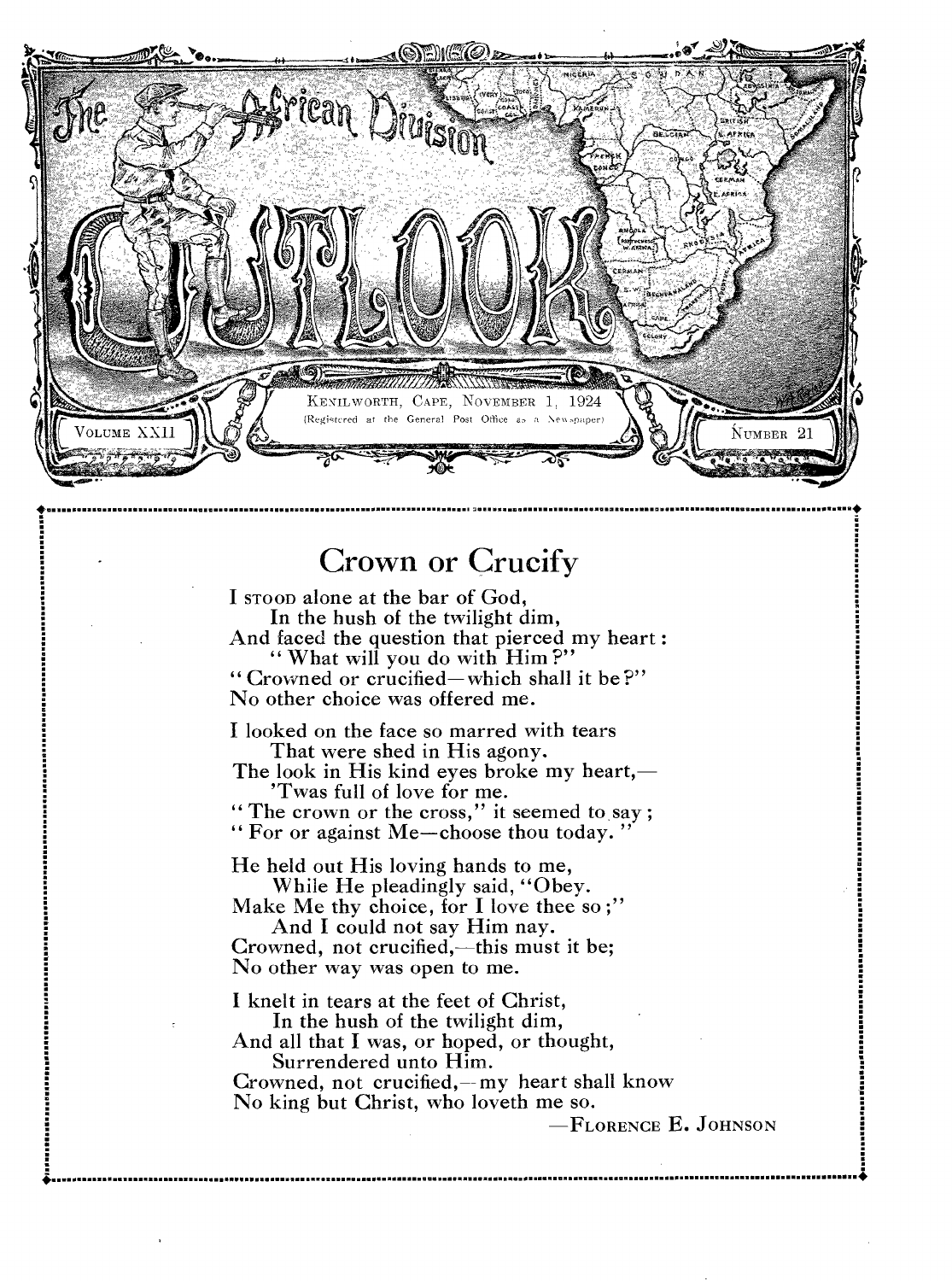## **News Items from our Sister Divisions**

#### **Europe**

DURING the month of September, a workers' institute was held in Poland with about thirty present. The total number of workers in that country are only 30 with a population of 30,000,000. After the institute, the annual session of the Silesian Conference This conference has a membership of about five hundred and almost every member was present at the conference. Our brethren in this field do not have freedom to meet as a religious body, and so they meet under the old Austrian law as a "More Light Society.'

Thirteen hundred Seventh-day Adventists gathered in conference session in the Battersea town hall near London, on Sabbath morning, August 2. It was the largest meeting of Christian Sabbath keepers ever held in the British Isles. Figures from the report for the South England Conference show a healthy growth. The membership had grown from 1,488 in 1921, to 1,690 in 1923. The tithe of this local conference in 1923 amounted to £10,778 and the mission offerings to  $£3,429.$  The president's report stated that at one of the evangelistic efforts recently held in London, 2,500 people were in attendance at a single meeting.

#### **Southern Asia**

A glance at the report of the secretary of the South India Union Mission shows that God's blessing has rested upon the work of that Union for the first six months of the present year. India is a difficult field to work, and the progress so far as numbers show, is slow; but the workers in that field realize that God is responsible for His work and that their task is to sow the seed, and He promises to give the increase. There are 23 churches in the South India Union, with a membership of 508. There are 23 European workers and 112 Indians. During the six months ending June 30, 32 were baptized. The Sabbath schools number 54, with a membership of 1,126.

*The Oriental Watchman and Herald of Health* is having a good circulation and efforts are being made to raise the subscription list to 4,000. *The Present Truth* is printed in the Tamil language. Recently a Roman Catholic sent to the publishing house 20 rupees with the request that the Tamil *Present Truth* be sent free of charge to 10 people for a year.

#### *The* **Far East**

The quarterly statistical summary of the Far Eastern Division for the quarter ending March 31, 1924, shows that the Division has passed the 13,000 mark in membership. The actual figures are 13,065 showing a net gain for the first quarter of this year of 220 members. The Sabbath school membership shows an increase for the three months of 1,604. The tithe receipts and mission offerings are keeping well up to the average of last year.

There are many problems with which our workers in the Far Eastern Division have to contend, but God is blessing the efforts that are being made for the finishing of His work. Many of the workers in the troubled districts are turning apparent defeat into victory, by instituting strong evangelistic efforts, and thus building up churches to be lights to the regions round about.

The Division goal for membership for the year 1924 is a net increase of 3,000 souls. Elder I. H. Evans, president of the Division, passes on to his workers some excellent counsel regarding the secret of their success in labour for the Master and we copy from *The Far Eastern, Division Outlook:* 

"We ought to take an inventory of the results of our work. Our schools, sanitariums, and printing houses keep a monthly record of their work, and know approximately their gains and losses. Even the early church kept a record of souls won to Christ. If not, how could they report the results of Pentecost, and succeeding efforts? They knew and recorded it for our inspiration and example. Every superintendent and every director should know the results of the past six months in his field, and of course each worker knows what he has done.

"Today the 'Holy Spirit awaits our demand and reception.' Christ has promised, 'Lo, I am with you alway, even unto the end of the world.' No one has to work alone. No one need fear what man can do, for 'God is our strength and salvation.' Our success lies in winning souls to Christ. There is nothing in position, save as it affords larger opportunities for soul-winning. There is nothing in material things that will endure. The souls of men are the all important thing. True success lies in winning sinners to accept salvation, that they may live eternally in the kingdom of glory. All else will perish and be destroyed in the lake of fire.

"Why should not each Union appoint some hour in the day when all the workers would unite in earnest prayer for the outpouring of the Holy Spirit. *United prayers* accomplish much. A whole Union united in definite prayer daily will see wonderful progress.

"We cannot do a great work without united effort. Every day counts, and our leaders must be at the front doing their best for God. We can surely do much more than we have done by prayer and hard work.

"Some say the Holy Spirit must do the work. Granted. But the Holy Spirit has not yet done this work without the help of man. All we lack in the East is men, led and inspired by the Holy Spirit. The great commission is, 'Go.' Unless men are willing to go, they will not find the promised blessing. We are to go, and make Christians.

"Let each field do its full share in winning souls to Christ. Our goal is easy if every one will do his best."

#### **South America**

In the South American Division, we have 148 churches, with a membership of 12,505. During 1923, there were 1,261 baptisms. The gain in membership during that year amounted to 1,501, representing the greatest net gain in any year for that Division. During the past five years, there was an average baptism of four persons a day.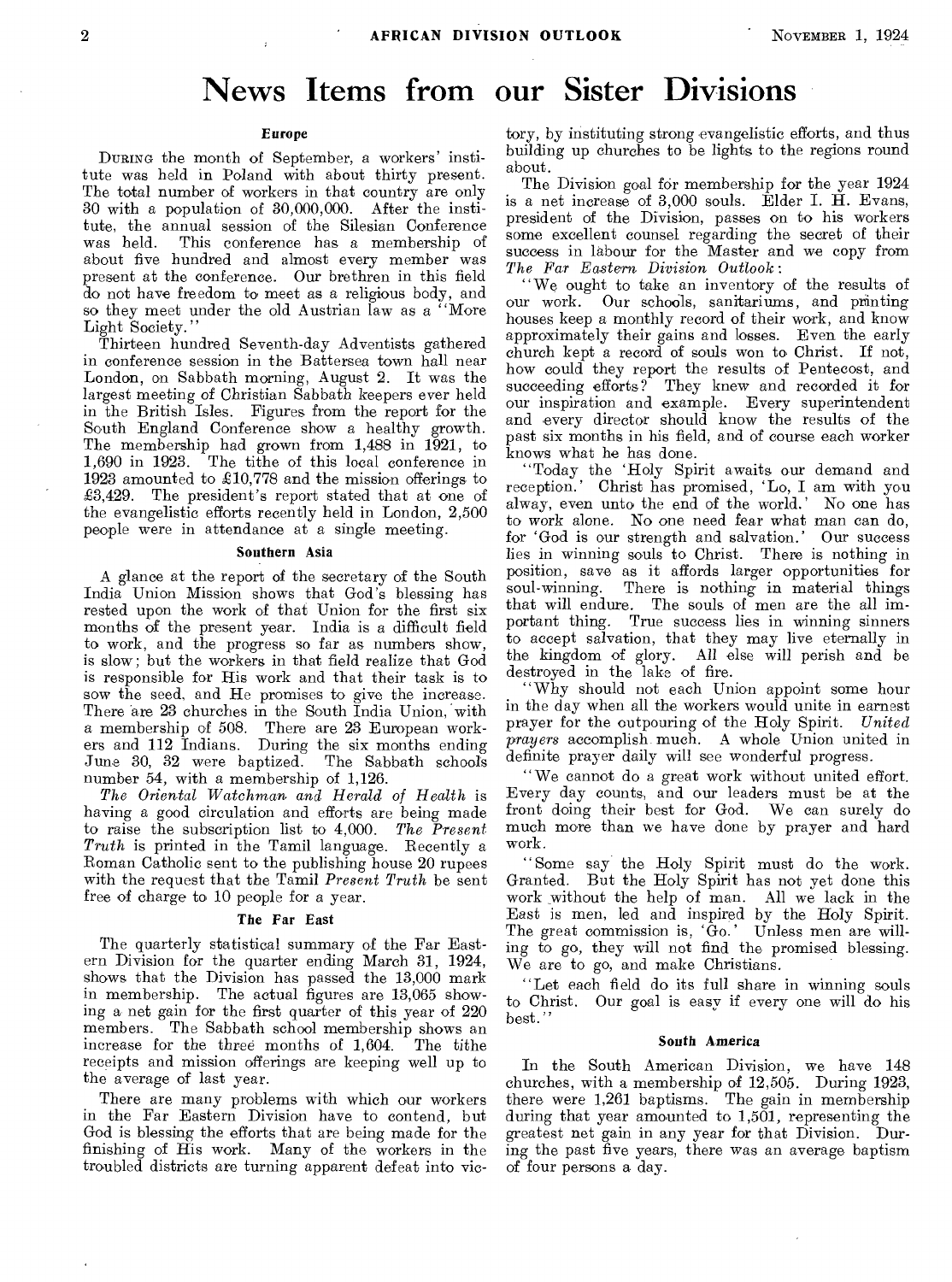In the Division there are 356 Sabbath schools with a membership of 11,525. There has been a steady increase in mission offerings. During the Harvest Ingathering Campaign held in that field last year, approximately £3,340 were raised.

A steady growth and development is attending the educational work, both in the training schools and the church schools. Pressing calls for church school teachers have made it necessary to take students out of the training schools who lacked only one or two years of graduating, in order to fill some of the calls that could not remain unanswered longer. During the year 1923, the training schools throughout the South American Division had an enrollment of 536 and church and mission schools 4,588.

#### Australia

The annual session of the Australasian Union Conference was held recently and reports published of that meeting are most encouraging. At the close of 1923, the European membership of the Australasian field was 7,890, showing a net increase for the year of 358. There are 66 organised churches in the mission territory and in the mission department there were 180 souls baptized in 1923. The membership in the mission field is 1,379, making the total membership 9,269. There were 8 church schools added during the year, bringing the number up to 39, with 45 teachers.

The conference accepted as its goal for the 1925 Harvest Ingathering Campaign  $\pounds$ 14,000. The monthly circulation of *The Signs of the Times* is over 70,000 copies. The Health and Food Department has enjoyed exceptional success. The sales for the half year were almost as much as the total sales for the previous twelve months.

#### Inter=America

The first meeting of the Inter-American Division Committee held in their territory, met at Balboa, Canal Zone, July 8 and continued until the 24th. Elder E. E. Andross, president of that Division, writes :

"Unquestionably, we have reached the hour of opportunity in this field. Every barrier that has hitherto seriously impeded the progress of the work in these fields, has either been broken down or surmounted. Wide open doors in every field invite us to enter, and in many instances we hear from within these open doors, the plaintive appeal for help."

In the Caribbean Union, there is a population of over 11,000,000, with a variety of tongues, prominent among which are the English, Spanish, Dutch, and French, to say nothing about the languages of the many Indian tribes in the interior of Panama, Colombia, Venezuela and the Guineas. In the South Caribbean field, there is a band of about 800 young people who for years have begged the opportunity of a Christian education, and those in charge of the field purpose to make every sacrifice to make a beginning in educational work.

Jamaica, one of the most beautiful of the West Indian Islands, has always responded to the preaching of the threefold message. In that island, we have 85 companies of Sabbath keepers. During the past

two years, 10 churches have been organised with a membership of 230.

#### Nort America

In the North American Division, there are 12 Union conferences with 2,228 churches, with a membership of 104,583. For the first quarter of 1924, 1,086 were baptized and added to the church. The tithe receipts for the quarter amounted to  $£179,625$  and the offerings given to missions £98,214. In North America, we have  $2,601$  Sabbath schools, with a membership of  $70.283$ .<br>w. B. C. of 70,283.

 $\frac{1}{2}$ 

#### What was Done With the Overflow

THE following interesting letter has been received from Prof. C. P. Crager, Sabbath school secretary for the South American Division. We are sure that all who read this expression of thanks will feel, that "it is more blessed to give than to receive."

"South America rejoices and heartily thanks the Sabbath schools around the world for their liberality which made possible the overflow of \$4,153.74  $(\pounds830-15-0)$  in the last quarter of 1923.

"This made it possible in difficult times, when no funds were available from any other source, to supply to our Lake Titicaca Normal School the funds necessary for some simple dormitories.

"When visiting that field a few weeks ago and studying the situation, our hearts were made sad as we saw the conditions under which our teachers attending summer school were living. While the school building had been put into proper condition through help received from the General Conference, the funds did not permit the putting up of dormitories, and the one hundred Indian teachers, some of them with families, were crowded into a dark basement without floor or windows, for sleeping quarters, under most unsanitary conditions. The winter school was soon to begin when the conditions, owing to cold and dampness, would be far worse, and yet we were compelled to tell the brethren that nothing could be done. How we rejoiced when we heard of the "overflow;" and how those in charge of the work in that wonderful Indian field will rejoice to know that now they can go ahead and put up simple living quarters for our Indian students !

"These Indian teachers are doing a wonderful work, and the calls coming for teachers mean that we must fill our Normal School and quickly prepare more teachers to meet the calls.

"I daresay that never has an "overflow" in our Sabbath school offerings come to a more needy cause, or at a more critical time than this which has come to South America, and we pray that it may inspire our dear people to greater sacrifice the world around, so that other fields may be led to rejoice from quarter to quarter as does South America this time. May God bless our Sabbath schools."

Shall we not each quarter give one field the opportunity for equal rejoicing?

> SABBATH SCHOOL DEPARTMENT, Washington, U. S. A.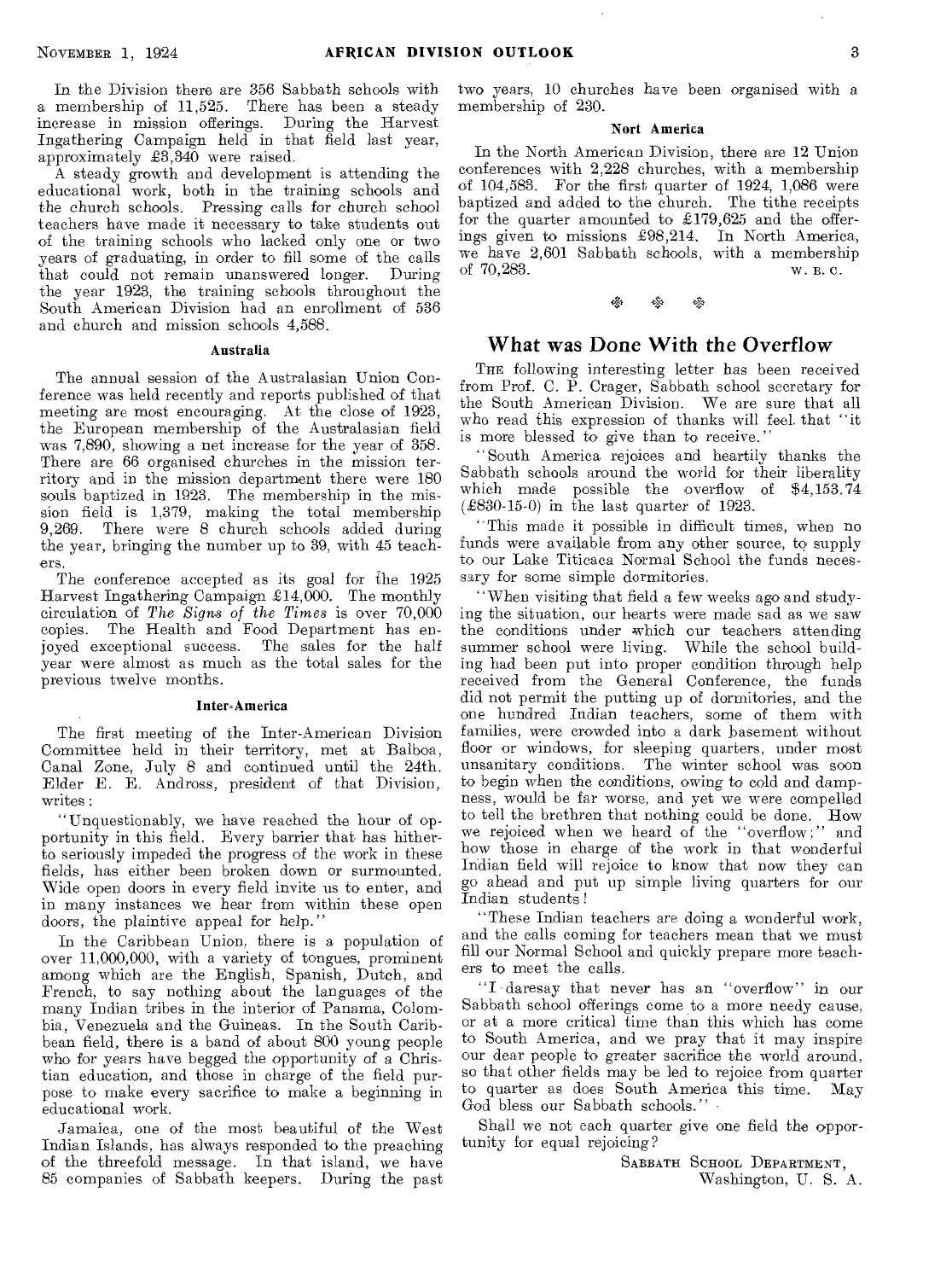## Reading Course Books for 1925

A FEW days ago, there came to my office a package from the Sentinel Publishing House. On opening the parcel, I found it contained the books for the 1925 reading courses. I believe I never saw a finer assortment of books for our young people than this set. It seems that each year the Missionary .Volunteer Department makes a better selection of books.

In these days, when such a flood of literature is being poured from thousands of presses, it becomes more and more difficult to make wise selections of books. There are so many works of fiction that are really harmful to the reader. The reading of the thrilling novel destroys the taste for profitable reading and unfits one for the practical duties of life. How many lives have been wrecked by the popular novel!

To help our young people make a wise choice of reading matter, the Missionary Volunteer Department secretaries spend months in looking through a large number of books with the idea of choosing suitable works which will be both interesting and profitable.

Already inquiries are coming in concerning next year's reading courses. The Reading Course books have already arrived at the Publishing House and should be ordered through the local tract societies.

Below will be found the publishers' description of the various books:

#### THE SENIOR COURSE

THE LIFE OF VICTORY, by Meade MacGuire.—Do you want to live the life of victory—to live free from sin? This book is for the young man or woman who is anxious to make a complete success of the Christian life. This is a ''how" book. Price 5/-

UNUSED POWERS, by Russell H. Conwell.—Every young man and woman has unused powers—hidden talents. These are God-given, and should be developed. Doctor Conwell tells of men who discovered hitherto unused powers, and accomplished wonders with them. Some of the chapter headings are : "Man and His Burning Bush," "Power to Rise Again," "Disguised Victories," "Outside and Inside," "Without Pay." A book of inspiration and achievement by the famous author of "Acres of Diamonds." Read and profit through accomplishment. Price  $6/$ .

AMONG THE ARABS IN BIBLE LANDS, by W. K. Ising. —More than a travel book. Even though you visit the Promised Land and partake of Oriental hospitality. eat the cactus fig, know more about silk worm culture and the city of salt, you will appreciate understanding better the Arab's acceptance of the Gospel. You will sense the sweep of truth in the oldest and best loved lands of earth. A well-written, well-illustrated, intensely interesting book by the secretary of the European Division of the General Conference. A book that gives an up-to-date picture of Bible lands. Price 6/6.

THE SIGH OF THE ORIENT, by Vera Chilton.—Go behind the purdah of India, and learn something of the life of the women of that mystic country. Miss Chilton writes from a heart filled with personal longing, and a life full of rich and sometimes strange experiences in seeking to help the purdah women. Some of the chapter titles are :"Wee Jani," "The Maulvi's Two Little Daughters," "His Last Salaam," "The Slave Girl." The book is illustrated with drawings by a native Indian artist and also by photographs. A gripping, heart-touching book. Price 6/-.

#### THE JUNIOR COURSE

LAMPLIGHTERS ACROSS THE SEA, by Margaret T. Applegarth.—The title is no more promising in interest than is the book itself. From illustrations in black and white, and photographs, to the well-told stories of heroism and sacrifice, you will not intentionally miss a single word of the lamplighters who through the centuries have carried the Bible to strange places. Some of the chapter headings are : "Handing Down the Big Little Library," "Growing Behind Darkened Windows," "The Book Fished Out of the Water," "Answering the Giant Question Mark," "Speaking Their Language." Needless to promise Juniors real pleasure in reading this well-written book. Price 6/-.

WITH JOHN BRUN IN OLD MEXICO, by May Carr Hanley.—Here is a true story of a Junior who went to Mexico for his health, but who found adventure and pleasure. There are bandits, fires, fights. There is There are bandits, fires, fights. There is more—a purpose to serve and help. Some of the chapter headings are : "Bon Voyage," "The Ride to Mexico City," "The Virgin of Guadaloupe," "The Hidden Books and the Angry Priest," "The Rescue from Drowning," "Surrounded by Bandits," "Trolley," "A Mob Attacks the Church," "Some Are Caught in Ambush." The book is illustrated with photographs. Price 5/-

JIMMIE', THE STORY OF A BLACK BEAR CUB, by Ernest Harold Haynes.—Jimmie is areal live young bear that grows up and lives where the author watched him, yes, and photographed him, too. What doesn't Jimmie do? And the antics that he cuts up when he comes to live on the farm ! Jimmie is full of moods and schemes that he is sure will make life more interesting for him. The actual photographs of this young bear are humorous, for some of them caught Jimmie just as he began to do things. The chapter headings are : "Jimmie Arrives in New Hampshire," "Adventures at the Haven Cottage," "Skylarking in the Blue Mountain Forest," "Frolics at Sunset Ridge," -Jimmie Says Good-bye." Price 7/-.

#### THE PRIMARY COURSE

STORIES OF CLEVER DOGS, by Ernest Lloyd.—The dog is the closest friend of man. Dogs of all kinds have been faithful and true and kind and brave. These stories by the editor of *Our Little Friend* tell true incidents of what some dogs have done. The book is filled with illustrations, some photographs and some in black and white. Every child will be delighted with this book, and ought to have a copy of his own. Price  $5/-$ .

LITTLE BUILDERS, by Charles L. Paddock.—Houses, office buildings, and all contruction work are of special interest to boys and girls. They rightly want to know the how, why, and when. They ought to know. This charmingly illustrated and simply written book tells about buildings—tells more. Some of the chap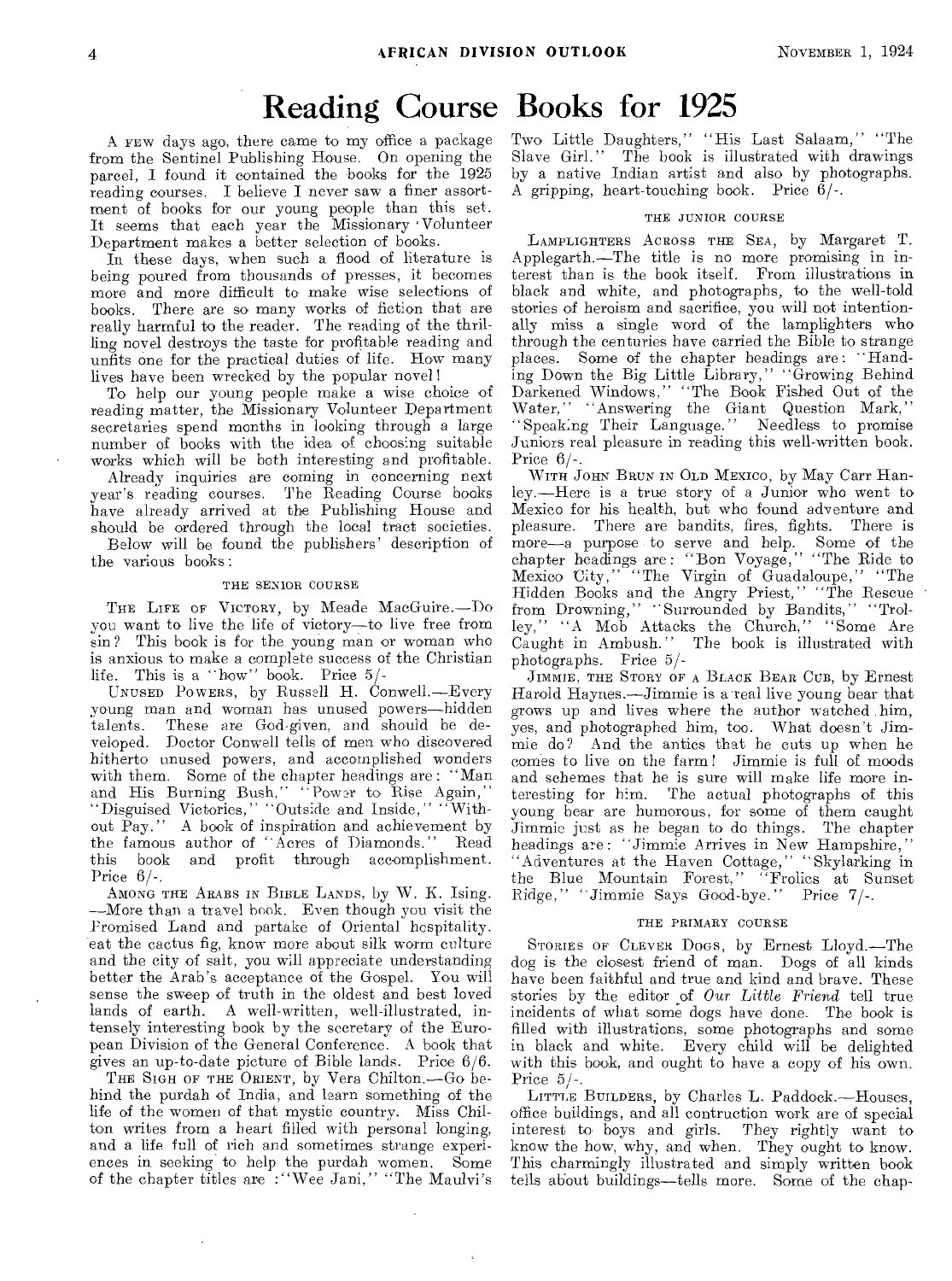ter headings are : "A Building I Watched Men Build," "Good and Bad Stones," "The Little Girl Who<br>Wanted the Teakettle," "George and the Colt," "The Little Boy Who Didn't Know His Name." Let the children have this book for their very own. Price 6/-. T. M. FRENCH.

## to Di, 01,

#### A Little Every Day

A LITTLE every day—that means destiny. It is not the great things you and I dream of doing, nor the spasmodic efforts we put forth once in a great while, that determine the value of our lives to others or decide our future destiny. These important issues of life hang upon our every day habits.

Every day! Really what are we doing every day? What habits govern our daily lives? Which way are they drawing us? Pry into the secret of success in the lives of others. Can you find one person who has gained eminent success whose record does not show that he learned to make every day count? Every day he found some spare moments, and he devoted these to study that would broaden his life and lift him toward his ideal.

It thrills me to contemplate what men and women have accomplished by just doing a little every day. A little study of mathematics every day made a humble New England cobbler one of the best mathematicians in the United States in his day. Mrs. Harriet Beecher Stowe, by writing a little every day in her busy home, sent forth one of the most popular books published in the 'sixties. Gladstone always carried a book, that he might grow a little every day during his spare moments.

Every day still brings some spare moments even to busy people like yourself. But these moments do not tarry, and unless one has plans for utilising them, they slip through one's hands unimproved. But you cannot afford to let them do this. Keep some good book on hand to seize when the spare moments come. Choose from among the supremely good books those that best suit your needs. Be sure that the new Reading Course books are among them. Too busy? No, pardon me,—you, even you, are not too busy for a little reading every day.

Every one who knows even a few books finds some time to read, for boks are magnetic. They draw unto themselves even their most busy friends. Happy is the young person who senses fully the moulding influence of books, and decides to read those and only those that will make him better fit to fill his niche in the world; for well-chosen books will give to his life the desired mould if he will spend a little time with them every day.

> Among my books what rest is there From wasting woes, what balm for care! If ills appal or clouds hang low, And drooping dim the fleeting show, I revel still in visions rare. At will I breathe the classic air, The glorious Gospel message share, Or tread where missionaries go, Among my books." *—M. E. A. in "Missionary Leader."*

South African Union Conference Report of Tithe *Receipts* for Nine Months Ending September 30, 1924

| CONF.                                               | <b>EUROPEAN</b>                 |  | COLOURED | NATIVE                                           | TOTAL                      |                                                                           |  |  |
|-----------------------------------------------------|---------------------------------|--|----------|--------------------------------------------------|----------------------------|---------------------------------------------------------------------------|--|--|
| Cape<br>$N.\lceil Tv\rceil.$<br>Orange R. 1899 10 8 | $\pounds2425$ 7 0<br>- 3830 8 6 |  |          | $\pounds291\;10\quad3\quad \pounds113\;16\quad0$ | 137 10 6<br>$102 \t12 \t4$ | £2830 13 3<br>3967 19 0<br>$2002 \quad 3 \quad 0$                         |  |  |
| Total                                               |                                 |  |          |                                                  |                            | $\pounds8155$ 6 2 $\pounds291$ 10 3 $\pounds353$ 18 10 $\pounds8800$ 15 3 |  |  |

#### South African Union Conference Mission Offerings for the Nine Months Ending September 3o, 1924

| NAME OF FIELD   |          | GOAL     |          | AMT. REC. |       |                | AV. PER W'K.<br>PER MEM. | $%$ OF<br>QUOTA |
|-----------------|----------|----------|----------|-----------|-------|----------------|--------------------------|-----------------|
| Cape Conference |          |          |          |           |       |                |                          |                 |
| European        | £1603 17 |          | 6        | £1931     | 8     | -10            | 3<br>0                   | 120%            |
| Coloured        |          | 93 12    | 0        | 147       | -12   | 4              | 1<br>$^{2}$              | 157%            |
| Native          | 177 18   |          | 9        |           | 61 16 | 6              | ı                        | 35%             |
| Natal-Transvaal |          |          |          |           |       |                |                          |                 |
| European        | 2954     | 5        | $\Omega$ | 2857      | 4     | 11             | 5<br>2                   | 97%             |
| Native          |          | 97 19    | 9        |           | 66 12 | $\overline{4}$ | 2                        | 67%             |
| Orange River    |          |          |          |           |       |                |                          |                 |
| European        | 1379 12  |          | 6        | 1055      | 3     | 6              | 1 11                     | 76%             |
| Native          | 106 15   |          | З        |           | 61 10 | 6              | 1§                       | 57%             |
| Total           | £6414    | $\Omega$ | -9       | £6181     |       | 8 11           |                          | 96%             |

|                                      |  |  |                           |    |                | AV. PER $W'K$ . % OF |
|--------------------------------------|--|--|---------------------------|----|----------------|----------------------|
| Goal for 9 Months $\pounds 6414$ 0 9 |  |  |                           |    | PER MEMBER     | QUOTA                |
| Amount Received 6181 8 11            |  |  | Coloured                  | 12 |                | $157\%$              |
|                                      |  |  | European 2                |    | $5\frac{1}{2}$ | - 98%                |
| Shortage                             |  |  | $\pounds232$ 11 10 Native |    | 11             | $50\%$               |
|                                      |  |  |                           |    |                | A. FLOYD TARR.       |

#### ORANGE RIVER CONFERENCE

J. N. DE BEER, *President.* Miss E. M. ROWLANDS , *Secy.-Treas.*  OFFICE: *41 West Burger St., Bloemfontein, 0. F. S.* 

#### Meetings at Paul Roux

RECENTLY the writer according to previous arrangement, met with the brethren and sisters of the Senekal Paul-Roux church for their regular quarterly meeting. It was a time of great spiritual refreshing for everyone who attended. Words are inadequate to describe the great blessings that came to our souls as we sought God. By a study of God's Word, the true condition of our sinful hearts was revealed and with that the utter impossibility for man to save himself. The cry came from hearts, "Lord what shall we do to be saved?" and as we further studied the blessed Word of God, the answer came as clearly as if spoken by an audible voice, "Surrender all to God and let this be a daily experience.'

When all understood the true significance of this full and complete surrender of the will, mind and heart, and were willing to make it, the Holy Spirit descended upon the gathering. There was such a clearing up of wrongs that it was simply marvellous to behold the wonderful workings of the Holy Spirit. In "Testimonies," Volume VIII, page 20, we read: "To us today, as verily as to the first disciples, the

promise of the Spirit belongs," and on page 22, "Is not the Spirit of God to come today in answer to earnest persevering prayer, and fill men with power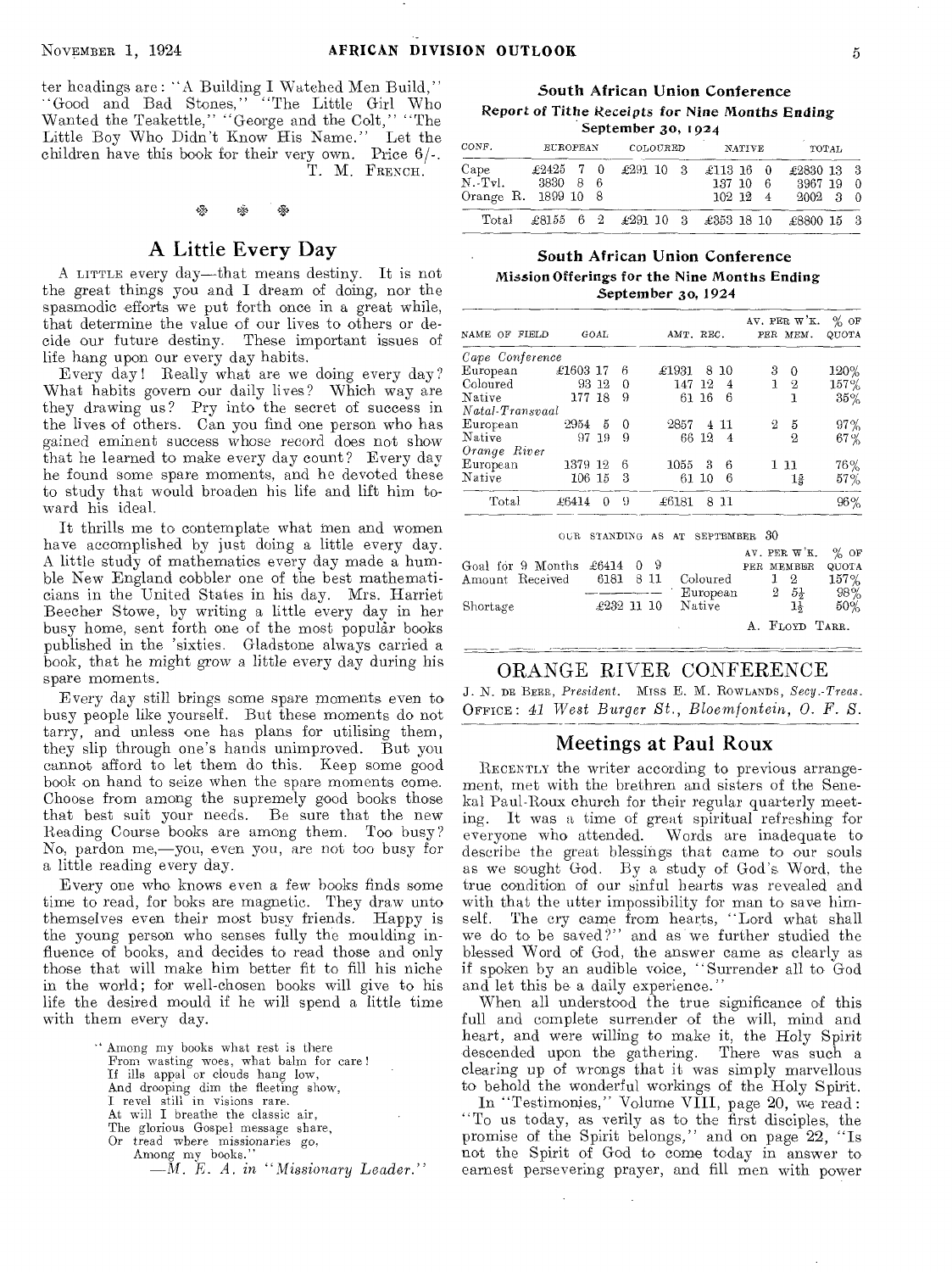·<br>ا•∙∲

•

for service?" Further on page 23 we are told: "My brethren and sisters, plead for the Holy Spirit.

Dear reader, we are living in the time when we can expect the out-pouring of the latter rain, but this experience will never come to any of us, unless we, as the early disciples, put away all differences and agonize before God in prayer. It is the absence of the Spirit that makes our efforts to save souls so powerless. God is ready to do great things for and through His people, so let us get ready for the baptism of the Holy Spirit. J. N. DE BEER. of the Holy Spirit.

#### The Work at Harrismith

FOR some time Pastor J. J. Birkenstock, assisted by Brother John Raubenheimer and Sister M. Dixie, has been holding a public effort in Harrismith. From the very first the ministers of the various churches, especially the Dutch Reformed Church, warned their people against attending Brother Birkenstock's lectures. Consequently, there was much opposition which made the battle very hard. Many homes, however, have been opened for private Bible studies. A few souls have taken their stand for the Truth, and there is reason to believe that more will join them soon.

Public meetings are now being conducted in the Sons of England hall two evenings during the week, and the attendance is improving. We urgently ask all our people to remember in their prayers the work and workers at Harrismith.

J. N. DE BEER.

### oQa +

#### -Notes

ONE of our members has sent in a liberal donation of  $£10-0-0$  to be used in the work where it is needed most. Such sacrifice on the part of our members convinces us that the work is close to their hearts, and they are anxious for its advancement.

THE first meeting of the Beaconsfield effort was held on Sunday night, the 26th of October. Brother John Raubenheimer is assisting Brother Hiten. Elder de Beer spent a few days at Beaconsfield at the time. We ask an interest in the prayers of all that the Lord will bless this effort.

E. M. ROWLANDS.

#### CAPE CONFERENCE

U. BENDER, President, MISS. O. M. WILLMORE, Secy.-Treas ADDRESS : *P. 0. Box 378, Port Elizabeth, C. P.* 

#### Oudtshoorn

DURING the past few months, we have seen evidences of the Lord's Spirit working upon hearts leading them to respond to the Message. It has been good to see souls filled with courage take their stand with the remnant church amidst opposition and difficult circumstances.

Pastor Bender spent the week end, October 17-20, with the company at Oudtshoorn. A number of services were held in which the Holy Spirit spoke to our hearts. On Sunday afternoon, at a quiet secluded spot by the river, nine souls stepped forward to follow in the footsteps of their Saviour. Joy filled the hearts of our three sisters who have lived and witnessed for the truth in this place for years past, as they saw the first fruits baptized.

There is still work to be done for a number who are keeping the Sabbath, and who wish to study further before taking this step. Others are in the balance. We pray that God may lead all into the fulness of fellowship with His church on earth, to enter into the final triumph at the Lord's appearing. A. WILLARD STAPLES.

#### " THE LIFE OF VICTORY "

IT was a very wise man who likened good books to true friends. They never do harm, and they frequently remove heartaches, and brighten lives. " The Life of Victory," is a book that will act as a good true friend both to old and young.

A very brief examination of the contents of this little book will show its value as an aid in understanding how to make the life of victory our own. From the opening chapter, " The Need of Victory " to the closing chapter "Abiding in Christ," the reader is led on step by step from an unsatisfactory life of defeated desires to joyful fellowship with Christ. In a sweet impressive way, we are gradually shown the outstanding points of the life of victory, constantly viewing Christ Jesus, the source of all victory.

This is a book that tells you what to do<br>id what not to do. It is practical. It is and what not to do. It is practical. It is sympathetic. It is deeply spiritual. The author is a personal friend of young people. He knows their problems, and how to give real help.

This book is a timely friend while we are studying this quarter's Sabbath school lessons. Day by day, as we prayerfully study these lessons with the help of this little book, we shall long more and more to lead the life that will bring us victory.

The book has a silk marker, and fits the pocket or handbag. Besides the cloth, there is a De Luxe edition put out in brown and green ooze. The cloth sells at 5/- and the De Luxe edition at 8/-. Order through your tract society.

THE SENTINEL PUB. CO.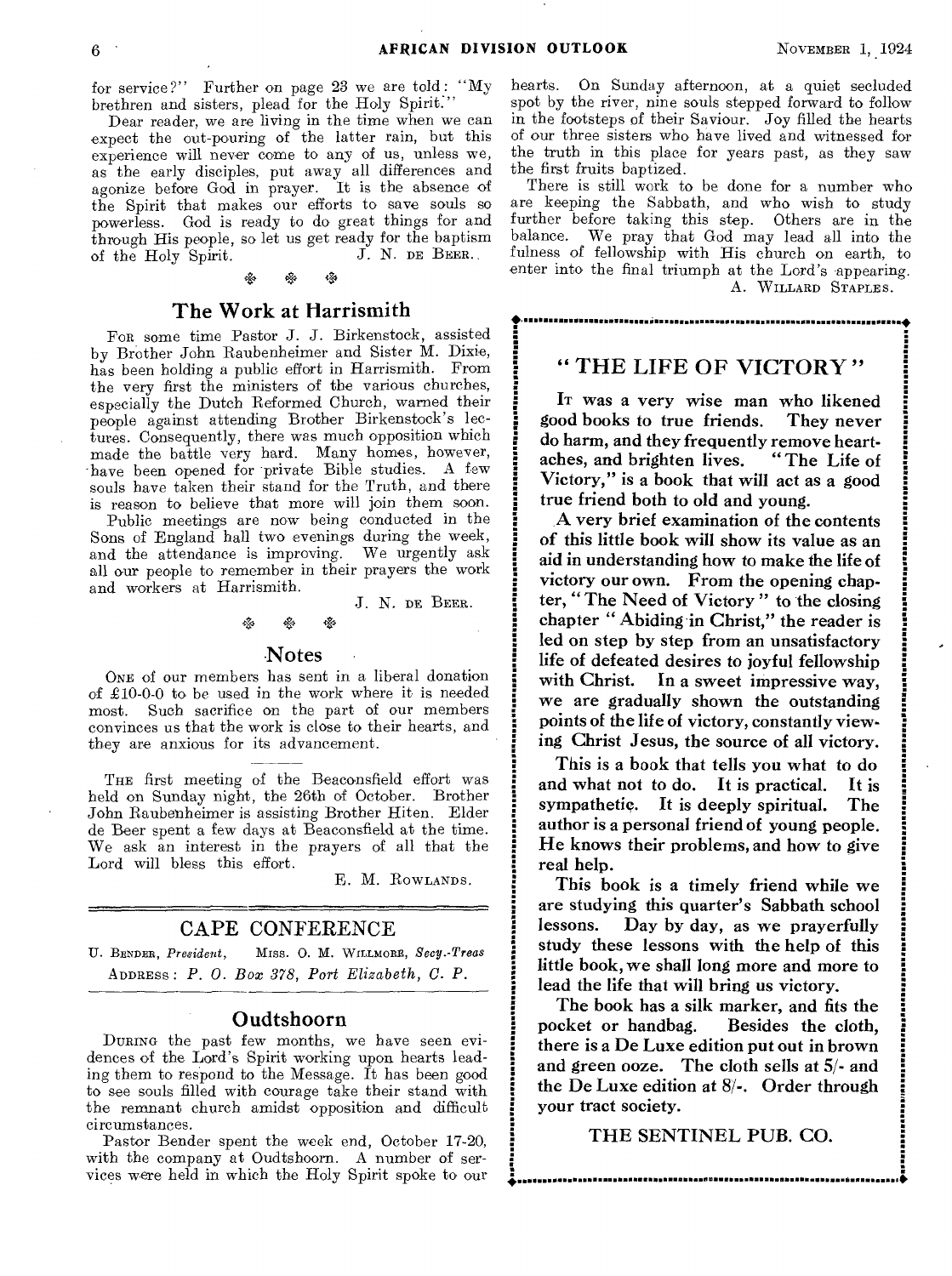#### NOVEMBER 1, 1924 **AFRICAN DIVISION OUTLOOK** 7

#### **Report of Literature Sales for September**

Natal-Transvaal

| NAME                           | $ $ HRS $ $      | ORDS   VALUE   |             |                  |        | Į       | <b>HELPS</b> |        | ł               | TOTAL            |                         |
|--------------------------------|------------------|----------------|-------------|------------------|--------|---------|--------------|--------|-----------------|------------------|-------------------------|
|                                |                  |                |             |                  |        |         |              |        |                 |                  |                         |
| Our Day.                       |                  |                |             |                  |        |         |              |        |                 |                  |                         |
| C. R. Botha                    | 83)              | 62             | 41<br>17 12 | 0                | 0<br>0 | 14<br>3 | 5<br>5       | 0<br>6 | 55<br>$20\,$ 17 | 5                | 0<br>6                  |
| P. J. Vermaak                  | 84               | 26             |             |                  |        |         |              |        |                 |                  |                         |
| Pat. & Proph.                  |                  | 12             | 17          | 17               | 0      | 19 19   |              | 0      | 37              | -16              | 0                       |
| Mrs. Tickton<br>Desire of Ages |                  |                |             |                  |        |         |              |        |                 |                  |                         |
| W. Smith                       |                  | 11             | 15 15       |                  | 0      |         | 9            | 0      | 16              | 4                | 0                       |
| Practical Guide.               |                  |                |             |                  |        |         |              |        |                 |                  |                         |
| P. J. Vermaak                  |                  | 6              | 8 10        |                  | 0      |         |              |        | 8               | 10               | 0                       |
| W. Smith                       |                  | 3              | 3 15        |                  | 0      |         |              |        |                 | $3\,15$          | 0                       |
| Ladies' Hundbook.              |                  |                |             |                  |        |         |              |        |                 |                  |                         |
| Mrs. M. Smith                  | $26\frac{1}{2}$  | 4              | 5           | -10              | 0      |         | 13           | 6      | 6               | 3                | 6                       |
| ${\bf W.}$ Smith               |                  | 8              | 11          | 15               | 0      |         |              |        | 11              | 15               | 0                       |
| Miscellaneous                  |                  |                | ı           | 9                | 4      |         |              |        | 1               | 9                | $\overline{\mathbf{4}}$ |
| Agents<br>5                    | 194              | 132            | 123         | 3                | 4      | 38      | 12           | 0      | 161             | 15               | 4                       |
|                                |                  |                |             |                  |        |         |              |        |                 |                  |                         |
| Native Sales                   |                  |                |             |                  |        |         |              |        | 39              | 14               | 4                       |
| Magazine Sales                 |                  |                |             |                  |        |         |              |        | 73              | 9                | 3                       |
| Total                          |                  |                |             |                  |        |         |              |        | $^{274}$        | 18               | 11                      |
|                                |                  |                |             |                  |        |         |              |        |                 |                  |                         |
|                                |                  |                | Cape        |                  |        |         |              |        |                 |                  |                         |
|                                |                  |                |             |                  |        |         |              |        |                 |                  |                         |
| Our Day<br>Miss Bush           | 825              | 30             | 19          | $\overline{2}$   | 0      | 6       | 4            | 0      | 25              | 6                | 0                       |
| Ladies' Handbook               |                  |                |             |                  |        |         |              |        |                 |                  |                         |
| Mrs. Sunshine                  | 67               | 35             | $38\;12$    |                  | 6      |         |              |        | 38              | 12               | 6                       |
| Mrs. Robinson                  | 12               | 13             | 30          | $\boldsymbol{2}$ | 6      |         |              |        | 30              | 2                | 9                       |
| Bible Readings.                |                  |                |             |                  |        |         |              |        |                 |                  |                         |
| D. D. Toerien                  | 117              | 27             | 35 17       |                  | 0      |         | 19 14        | 0      | 55              | 11               | 0                       |
| A. Renou                       | 53               | 13             | 35 15       |                  | 0      | 1       | 11           | 0      | 37              | 6                | 0                       |
| Daniel & Revelation            |                  |                |             |                  |        |         |              |        |                 |                  |                         |
| D. J. Kruger                   | 73               | 37             | 26          | 3                | 6      | 1       | -12          | 0      | 27              | 5                | 6                       |
| Miscellaneous                  |                  |                | 7           | 5                | 8      |         |              |        | 7               | 5                | 8                       |
|                                |                  | 155            | 192 18      |                  | 2      | 29      | 1            | 0      | 221             | 19               | 2                       |
| 6<br>Agents                    | $404\frac{1}{2}$ |                |             |                  |        |         |              |        |                 |                  |                         |
|                                |                  |                |             |                  |        |         |              |        |                 | 9                |                         |
| Native Siles                   |                  |                |             |                  |        |         |              |        | £3<br>27        | 4                | 0<br>-11                |
| Magazine Sales                 |                  |                |             |                  |        |         |              |        |                 |                  |                         |
| Total                          |                  |                |             |                  |        |         |              |        | 253             | 13               | 1                       |
|                                |                  | Orange         |             | River            |        |         |              |        |                 |                  |                         |
|                                |                  |                |             |                  |        |         |              |        |                 |                  |                         |
| Our Day                        |                  |                |             |                  |        |         |              |        |                 |                  |                         |
| S. J. Fourie                   | 45               | 47             | 33 10       |                  | 6      |         |              |        |                 | 33 10            | 6                       |
| S. S. Hiten                    | 41               | 38             | 24 15       |                  | 6      |         |              |        |                 | 24 15            | 6                       |
| Practical Guide.               |                  |                |             |                  |        |         |              |        |                 |                  |                         |
| A. J. Wessels                  | 82               | 65             |             | 79 17            | 6      |         |              |        |                 | 79 17            | 6                       |
| $\it M iscellaneous$           |                  |                | 13          | 6                | 7      |         |              |        | 13              | 6                | 7                       |
| 3<br>Agents                    | 168              | 150            | 151         | 9                | 1      |         |              |        | 151             | 9                | 1                       |
|                                |                  |                |             |                  |        |         |              |        |                 |                  |                         |
| Magazine sales                 |                  |                |             |                  |        |         |              |        | 4               | 9                | 1                       |
| Native Sales                   |                  |                |             |                  |        |         |              |        | 1               | 9                | 0                       |
| $_{\rm Total}$                 |                  |                |             |                  |        |         |              |        | 157             | 7                | 2                       |
|                                |                  | South Rhodesia |             |                  |        |         |              |        |                 |                  |                         |
|                                |                  |                |             |                  |        |         |              |        |                 |                  |                         |
| Native Sales                   |                  |                |             |                  |        |         |              |        | 103             | 7                | 3                       |
| Magazine Sales                 |                  |                |             |                  |        |         |              |        | 6               | $\boldsymbol{2}$ | 9                       |
| $_{\rm Total}$                 |                  |                |             |                  |        |         |              |        |                 | 109 10           | 0                       |
|                                |                  |                |             |                  |        |         |              |        |                 |                  |                         |

#### Book Totals for September 1924

| Total-                                                          |  |                 |  | 14 766 $\frac{1}{2}$ 437 726 16 2 67 13 0 794 9 2 |                       |  |
|-----------------------------------------------------------------|--|-----------------|--|---------------------------------------------------|-----------------------|--|
| M gazine Sales                                                  |  | $105 \t3 \t3$   |  |                                                   | $105 \quad 3 \quad 3$ |  |
| S. A. Union (Native)                                            |  | $44 \; 12 \; 4$ |  |                                                   | 44 12 4               |  |
| S. Rhodesia (Native)                                            |  | 109100          |  |                                                   | 109100                |  |
| O. R. Conf 3 168 150 151 9 1                                    |  |                 |  |                                                   | 151 9 1               |  |
| Cap: Conference 6 $404\frac{1}{2}$ 155 192 18 2 29 1 0 221 19 2 |  |                 |  |                                                   |                       |  |
| N-T Conf 5 194 132 123 3 4 38 12 0 161 15 4                     |  |                 |  |                                                   |                       |  |
|                                                                 |  |                 |  |                                                   |                       |  |

#### Omitted August Totals

|                | -------- |    |     |          |  |
|----------------|----------|----|-----|----------|--|
| Native Sales   |          |    |     | 63 3 3   |  |
| Magazine Sales |          |    |     | 86 15 1  |  |
|                |          |    |     | 149 18 4 |  |
|                |          |    | ×.  |          |  |
|                | ΔŽ.      | Ñ. | кð. |          |  |

#### Congo Mission Field Report of Tithe and Offerings For Six Months En ling Joth June, 1924

| Сниксн        |                 | <b>TITHES</b> |         |               | S. S. OFF.      |    |            |   |  |  |
|---------------|-----------------|---------------|---------|---------------|-----------------|----|------------|---|--|--|
|               | <b>EUROPEAN</b> |               |         | <b>NATIVE</b> | <b>EUROPEAN</b> |    | NATIVE     |   |  |  |
| Katanga       | 14<br>£69.      |               | $£2$ 15 | - 5           | £16 18   9      |    | 41<br>. 10 |   |  |  |
| Songa Coy.    | 37              |               |         |               | $5 \; 15$       | -3 |            |   |  |  |
| *Kongolo Coy. | 6 12            | 0             |         | 9             | - 19            | 9  |            | 3 |  |  |
|               | -6113           | Ω             | eΔ      | 9             | 494<br>13       | 9. |            |   |  |  |

.One quarter's report only.

#### EUROPEAN DEPARTMENT

| Mission Offerings received for 6 months<br>Mission Offerings goal for 6 months | $\pounds 38$ 13 0 | 18150          |          |
|--------------------------------------------------------------------------------|-------------------|----------------|----------|
|                                                                                | $\pounds19$ 18 0  |                |          |
| Goal per week per member $2/6$ . Received $5/4$ .                              |                   |                |          |
| NATIVE DEPARTMENT                                                              |                   |                |          |
| Mission Offerings received for 6 months                                        |                   | $\pounds3$ 4 5 |          |
| Mission Offerings goal for 6 months                                            |                   | в              | $\Omega$ |
|                                                                                | f13               |                | - 5      |

#### Goal per week per member  $1\frac{1}{2}d$ . Received  $3\frac{1}{2}d$ .

For various reasons we have not been able to render a statement of this kind at the close of each of the past two quarters. However, I feel sure that this six months' report will be interesting to all the readers of the OUTLOOK.

When looking at the above figures, it may appear as though the Congo Mission Field is not very liberal in its offerings to missions. But just take a few minutes and examine the report carefully and it will be encouraging to notice that the results are more than double our goals for the six months in both European and native departments.

May God help us, all to lay up our treasure in Heaven where thieves do not break through nor steal,<br>
is our prayer.<br>  $\frac{1}{4}$ ,  $\frac{1}{4}$ ,  $\frac{1}{4}$ ,  $\frac{1}{4}$ ,  $\frac{1}{4}$ ,  $\frac{1}{4}$ ,  $\frac{1}{4}$ ,  $\frac{1}{4}$ ,  $\frac{1}{4}$ ,  $\frac{1}{4}$ ,  $\frac{1}{4}$ ,  $\frac{1}{4}$ ,  $\frac{1}{4}$ ,  $\frac{1}{4}$ is our prayer.<br>  $\frac{1}{2}$   $\frac{1}{2}$   $\frac{1}{2}$   $\frac{1}{2}$   $\frac{1}{2}$   $\frac{1}{2}$   $\frac{1}{2}$   $\frac{1}{2}$   $\frac{1}{2}$   $\frac{1}{2}$   $\frac{1}{2}$   $\frac{1}{2}$   $\frac{1}{2}$   $\frac{1}{2}$   $\frac{1}{2}$   $\frac{1}{2}$   $\frac{1}{2}$   $\frac{1}{2}$   $\frac{1}{2}$   $\frac{1}{2}$   $\frac{1}{$ 

"THE minister hasn't been to *see* us for a long time now, and we don't like it," said a garrulous woman to the Sunday school teacher who called to ask the reason for the absence of the children from a certain Sunday school at the Cape. "And what's more," Sunday school at the Cape. she went on, "we think of leaving the Weseleyans and joining the Seventh Day Adventurers."—"The *Methodist Churchman,"* Oct. 13, 1924.